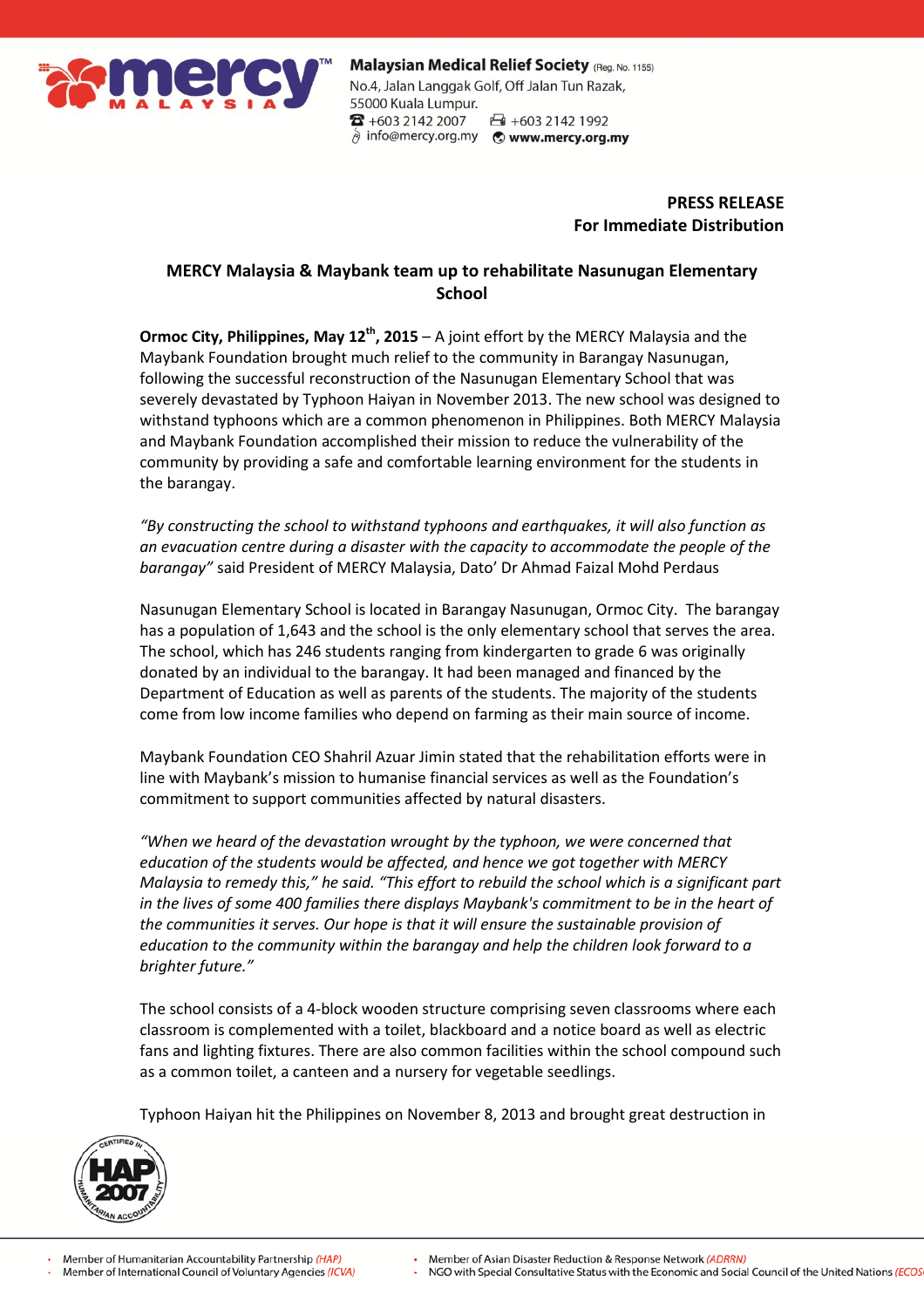its path. More than 8,000 people died or are still missing due to this typhoon. Ninety three out of 97 schools in Ormoc City were damaged and Nasunugan Elementary School was one of the schools most severely affected in all four of its blocks. Two blocks lost their roofs while the other two blocks sustained even greater damage with the roof and its structures including the frames and beams, damaged. Five classrooms sustained total damage while the other two experienced partial damage. The school also lost most of its instructional materials such as books, school files, and test papers.

The school was unable to recover on its own after the typhoon as it lacked financial resources. However with the assistance of workers from the barangay as well as support from MERCY Malaysia and the Maybank Foundation, the school was rehabilitated in early December 2014 and was fully operational by the third week of December 2014. The swift rehabilitation efforts by MERCY Malaysia and Maybank Foundation were instrumental in ensuring that the school could function as soon as possible.

Ends.

## **For more information, please contact:**

Jillian Louis, Communications Officer, MERCY Malaysia E: jillian@mercy.org.my T:+603-21422007 (Ext:244) F:+603-2142 1992 M:+6012 313 1229

Megawati Md. Rashidi, General Manager, Communications & Fundraising E: [megawati@mercy.org.my](mailto:megawati@mercy.org.my) T: T: 6-03-2142 2007 F: 6-03-2142 1992 M: 6-019-314 0062

\_\_\_\_\_\_\_\_\_\_\_\_\_\_######\_\_\_\_\_\_\_\_\_\_\_\_\_\_

### **About MERCY Malaysia**

MERCY Malaysia is a non-profit organisation focusing on providing medical relief, sustainable health-related development and risk reduction activities for vulnerable communities in both crisis and non-crisis situations. MERCY Malaysia recognises the value of working with partners and volunteers as well as providing opportunities for individuals to serve with professionalism. We uphold the Code of Conduct for the International Red Cross and Red Crescent Movement and NGOs in Disaster Relief and hold ourselves accountable to our donors and beneficiaries. As a non-profit organisation, MERCY Malaysia relies solely on funding and donations from organisations and generous individuals to continue our services to provide humanitarian assistance to our beneficiaries. For more information, please visit [www.mercy.org.my](http://www.mercy.org.my/)

### **How is MERCY Malaysia funded?**

To ensure independence and impartiality, MERCY Malaysia relies on donations from the general public for financial support. A portion of our income is obtained from institutional donors, individual government grants and other international organizations, which are given on project basis. MERCY Malaysia spends 80% if its income in carrying out its relief operations and support.

### **Important Note to Media: Usage of Wordmark MERCY Malaysia**

In order to avoid confusion with other organisation(s) that uses "Mercy" as the organisation's name or part of the organisation's name, please take note that in addressing the name of our organisation, the wordmark for MERCY Malaysia is with capitalised "MERCY", followed by the word "Malaysia". When describing the organisation, the term "MERCY Malaysia" must always be used in full, and should not be partially referred to as "MERCY", or "Mercy". Thank you for your cooperation.

### **About Maybank Foundation**

Maybank Foundation is the regional arm to undertake corporate responsibility initiatives of the Maybank Group. It has consistently engaged with communities region wide, especially those in developing markets, as part of its commitment to support them to thrive sustainably. Maybank Foundation is grounded on five focus areas namely healthy living, education, community empowerment, environmental diversity, arts and culture. In all five areas and in every country it operates in, Maybank is focused on activities and funding that would